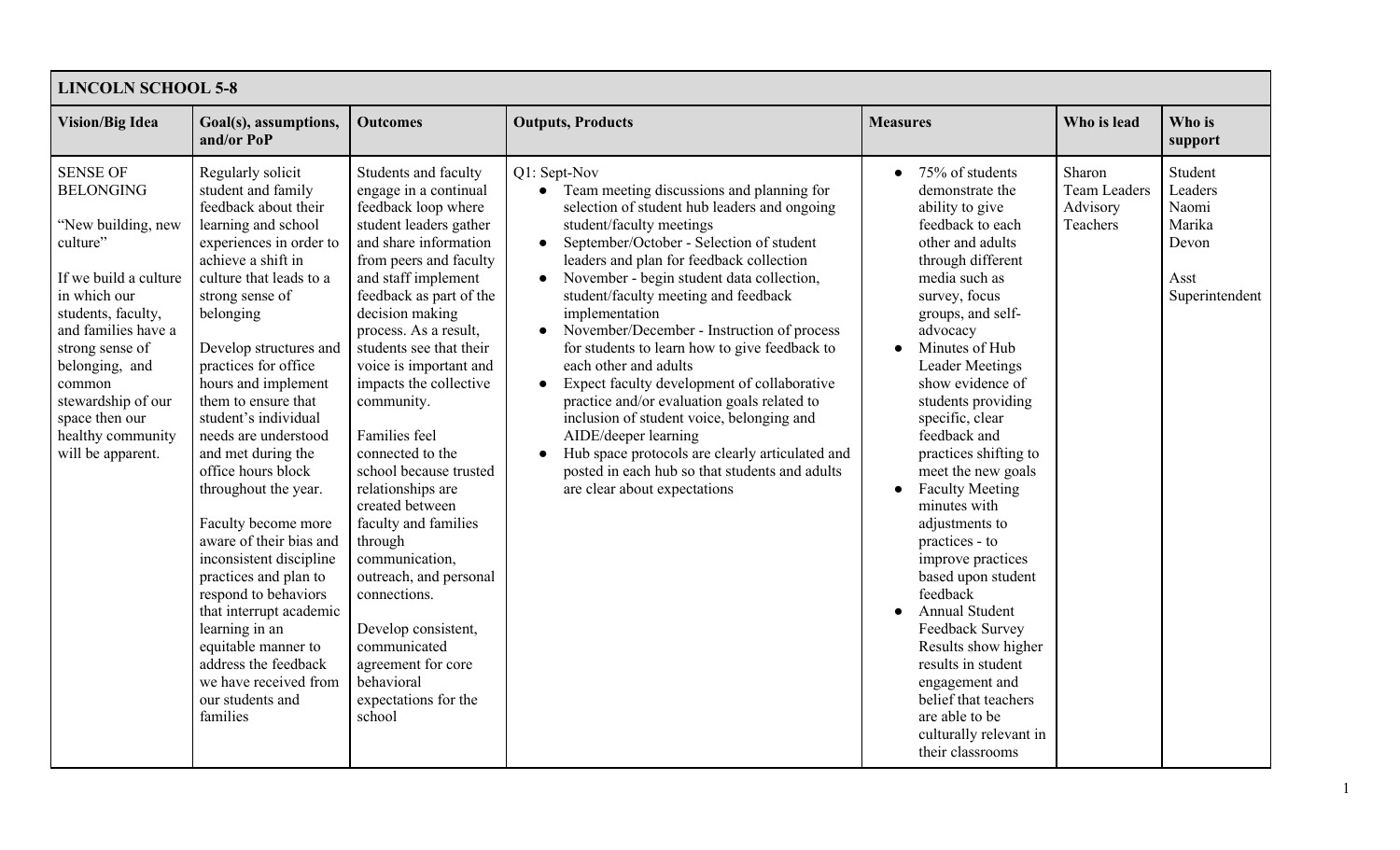|  |                                                                                                                                                                                                                                                                                                                                                                                                                                                                                                                                                                                                                                                       | Observations-<br>Learning Walks<br>w/students where<br>students provide<br>feedback<br>Family Google form<br>$\bullet$<br>feedback results                                                                   |                  |                                         |
|--|-------------------------------------------------------------------------------------------------------------------------------------------------------------------------------------------------------------------------------------------------------------------------------------------------------------------------------------------------------------------------------------------------------------------------------------------------------------------------------------------------------------------------------------------------------------------------------------------------------------------------------------------------------|--------------------------------------------------------------------------------------------------------------------------------------------------------------------------------------------------------------|------------------|-----------------------------------------|
|  | Q2: Dec-Feb<br>Training on student behavioral strategies<br>(faculty share successful strategies at faculty<br>meeting)<br>Train student hub leaders to join in an equity<br>pause conversation<br>Conduct equity pause on culture of the school<br>thus far in the year with team leaders and hub<br>leader students<br>Faculty meeting discussions of giving students<br>choice - planning for learning<br>Student affinity groups - helping students to<br>create a sense of belonging in the school<br>through time with each other and adults<br>Students prepare for Learning Walks (LAAG<br>students)                                          | Student showcase of<br>$\bullet$<br>learning with focus<br>on growth as a<br>learner over time<br>Review of data on<br>$\bullet$<br>student survey<br>feedback as part of<br>midpoint evaluation<br>meetings | Sharon<br>Marika | Team leaders,<br>content<br>specialists |
|  | Q3: Mar-May<br>Students work with other students to conduct<br>an equity pause on the culture of our school<br>Collaboration among disciplines - through<br>clear, interdisciplinary projects- integrating arts<br>as teachers are on/off quarters<br>Students participate in learning walks and<br>develop feedback to be provided to faculty<br>Students reflect upon, assess, and refine hopes,<br>dream and goals for spaces for the following<br>year<br>Offer intro to Google Classroom (and any other<br>intro workshop needed to share important<br>information) during a voluntary welcome<br>workshop to caregivers so that they can better | Student surveys and<br>$\bullet$<br>focus groups<br>Student feedback<br>from Learning<br>Walks                                                                                                               | Sharon           | Marika                                  |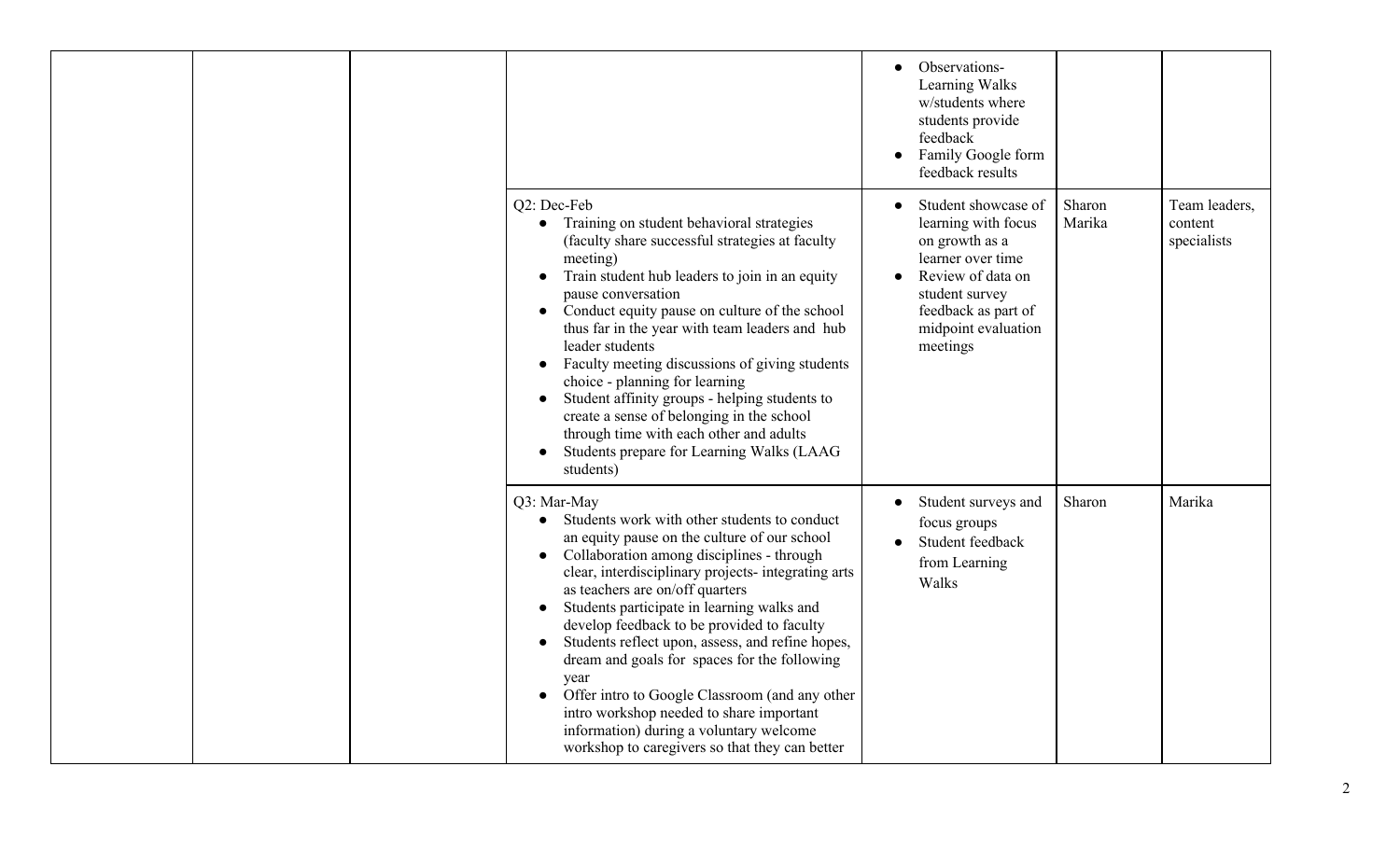| support their student(s) and partner with<br>faculty<br>Faculty expected to connect with ONE family a<br>week from Advisory and use Google form to<br>document feedback (develop specific questions<br>to ask caregivers about how student is<br>connecting to teacher, classroom, and learning)<br>and then follow-up accordingly                               |                                                                                                                   |  |
|------------------------------------------------------------------------------------------------------------------------------------------------------------------------------------------------------------------------------------------------------------------------------------------------------------------------------------------------------------------|-------------------------------------------------------------------------------------------------------------------|--|
| $Q4:$ Jun-Aug<br>Student voice/choice in a piece of learning -<br>standards given with student choice of mastery<br>demonstration<br>Faculty create a project where they can learn<br>about every student and their interests and<br>make personal connections. What are your<br>aspirations, interests, goals (help students set<br>SMARTIE goals for the year) | Formative/summativ<br>e meetings and<br>write-ups show<br>student feedback and<br>teacher response to<br>feedback |  |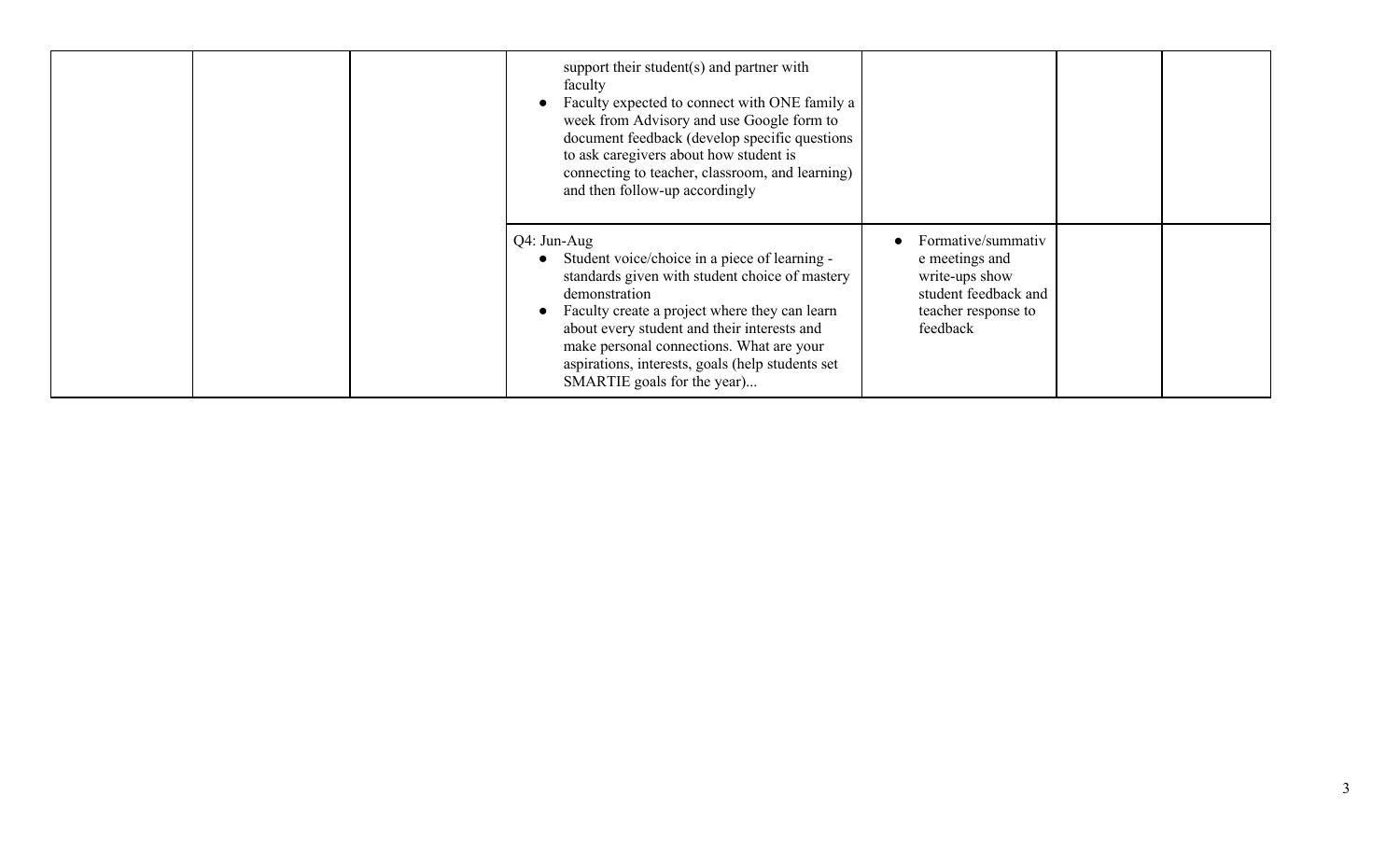| <b>Vision/Big Idea</b>                                                                                                                                                                                                                                                                                                                                                                                                                                                                                   | Goal(s),<br>assumptions,<br>and/or PoP                                                                                                                                                                                                                                                                                                                                                                                                                                                                                | <b>Outcomes</b>                                                                                                                                                                                                                                                                                                                                                                                                                                                                                                                                                                       | <b>Outputs, Products</b>                                                                                                                                                                                                                                                                                                                                                                                                                                                                                                                                                                                                                                                                                                                             | <b>Measures</b>                                                                                                                                                                                                                                                                                                                                                                                                                                                                                                                                                                                            | Who is lead               | Who is<br>support                                                 |
|----------------------------------------------------------------------------------------------------------------------------------------------------------------------------------------------------------------------------------------------------------------------------------------------------------------------------------------------------------------------------------------------------------------------------------------------------------------------------------------------------------|-----------------------------------------------------------------------------------------------------------------------------------------------------------------------------------------------------------------------------------------------------------------------------------------------------------------------------------------------------------------------------------------------------------------------------------------------------------------------------------------------------------------------|---------------------------------------------------------------------------------------------------------------------------------------------------------------------------------------------------------------------------------------------------------------------------------------------------------------------------------------------------------------------------------------------------------------------------------------------------------------------------------------------------------------------------------------------------------------------------------------|------------------------------------------------------------------------------------------------------------------------------------------------------------------------------------------------------------------------------------------------------------------------------------------------------------------------------------------------------------------------------------------------------------------------------------------------------------------------------------------------------------------------------------------------------------------------------------------------------------------------------------------------------------------------------------------------------------------------------------------------------|------------------------------------------------------------------------------------------------------------------------------------------------------------------------------------------------------------------------------------------------------------------------------------------------------------------------------------------------------------------------------------------------------------------------------------------------------------------------------------------------------------------------------------------------------------------------------------------------------------|---------------------------|-------------------------------------------------------------------|
| <b>TEACHING &amp;</b><br><b>LEARNING</b><br>"New building, new<br>culture"<br>If we build a sense<br>of trust between<br>teachers and<br>students, with AIDE<br>at the center,<br>students can take<br>stronger leadership<br>and ownership over<br>their learning and<br>demonstrate<br>academic progress<br>If faculty are clear<br>about the purpose<br>for learning and the<br>essential question<br>being explored, then<br>deeper learning will<br>occur in more<br>classrooms on a<br>daily basis | In order to achieve a<br>shift in culture that<br>leads to student<br>decision making in<br>teaching and<br>learning, we need to<br>give students<br>opportunities to give<br>feedback, have<br>choice, and be active<br>participants in their<br>academic growth<br>(which ultimately<br>will lead to deeper<br>learning)<br>Faculty try<br>instructional<br>strategies - mini-<br>action research,<br>planning how to<br>respond to behaviors<br>that result in deeper<br>student engagement<br>and deeper learning | Students actively engage<br>in class instruction,<br>assignments, and<br>discussions<br>Teachers plan for<br>specific students and<br>actively engage them in<br>giving feedback about<br>instructional strategies<br>that change the<br>classroom learning<br>(which benefits all<br>students)<br>Faculty are flexible in the<br>supports that they offer<br>and encourage students<br>to reflect on a rubric of<br>self-assessment<br>Students are excited<br>about offering dynamic<br>ideas to assist the teacher<br>in meeting their personal<br>academic goals and<br>interests | Q1: Sept-Nov<br>• Team discussions and planning for initial<br>instructional use of hub space and office hours<br>Classroom collaboration on use of hub spaces<br>Teachers do explicit work to plan for behaviors<br>that will interrupt instruction and how they will<br>respond to those behaviors<br>Teachers learn their learners by actively<br>$\bullet$<br>assessing students' academic progress in a<br>variety of modes<br>Office hours are used to provide students with<br>differentiated opportunities.<br>Learning walks with superintendent and<br>assistant superintendent focus on purpose for<br>learning<br>Principal focuses learning walks on gathering<br>$\bullet$<br>data to inform professional development in Q2<br>forward | Hub spaces are active,<br>used spaces - not wide<br>hallways (direct<br>observation, pictures,<br>video)<br>Teachers set goals with<br>students, in<br>collaborative practices,<br>and on evaluations that<br>relate to<br>implementation of new<br>culture for teaching<br>and learning<br>Observations-Learning<br>Walks show a variety<br>of instructional<br>strategies being<br>implemented<br>Students are<br>consistently able to<br>relay the purpose of<br>their learning in<br>informal conversation<br>with visitors to class<br>80% of the time<br>Teachers implement<br>behavioral strategies | Sharon<br>Team<br>Leaders | Student<br>Leaders<br>Naomi &<br>Marika<br>Asst<br>Superintendent |
|                                                                                                                                                                                                                                                                                                                                                                                                                                                                                                          |                                                                                                                                                                                                                                                                                                                                                                                                                                                                                                                       | Hub spaces are used<br>flexibly by students and<br>teachers, and planning<br>for this implementation<br>is a collaborative process                                                                                                                                                                                                                                                                                                                                                                                                                                                    | Q2: Dec-Feb<br>Professional development about clearly<br>articulating purpose for learning with students,<br>i.e. essential question, learning target, success<br>criteria<br>Faculty will focus on looking at content that<br>speaks to student interest and meets the                                                                                                                                                                                                                                                                                                                                                                                                                                                                              | Review of data on<br>student progress - with<br>students directly<br>Review of data on<br>student goals/progress<br>as part of midpoint<br>evaluation meetings                                                                                                                                                                                                                                                                                                                                                                                                                                             |                           |                                                                   |